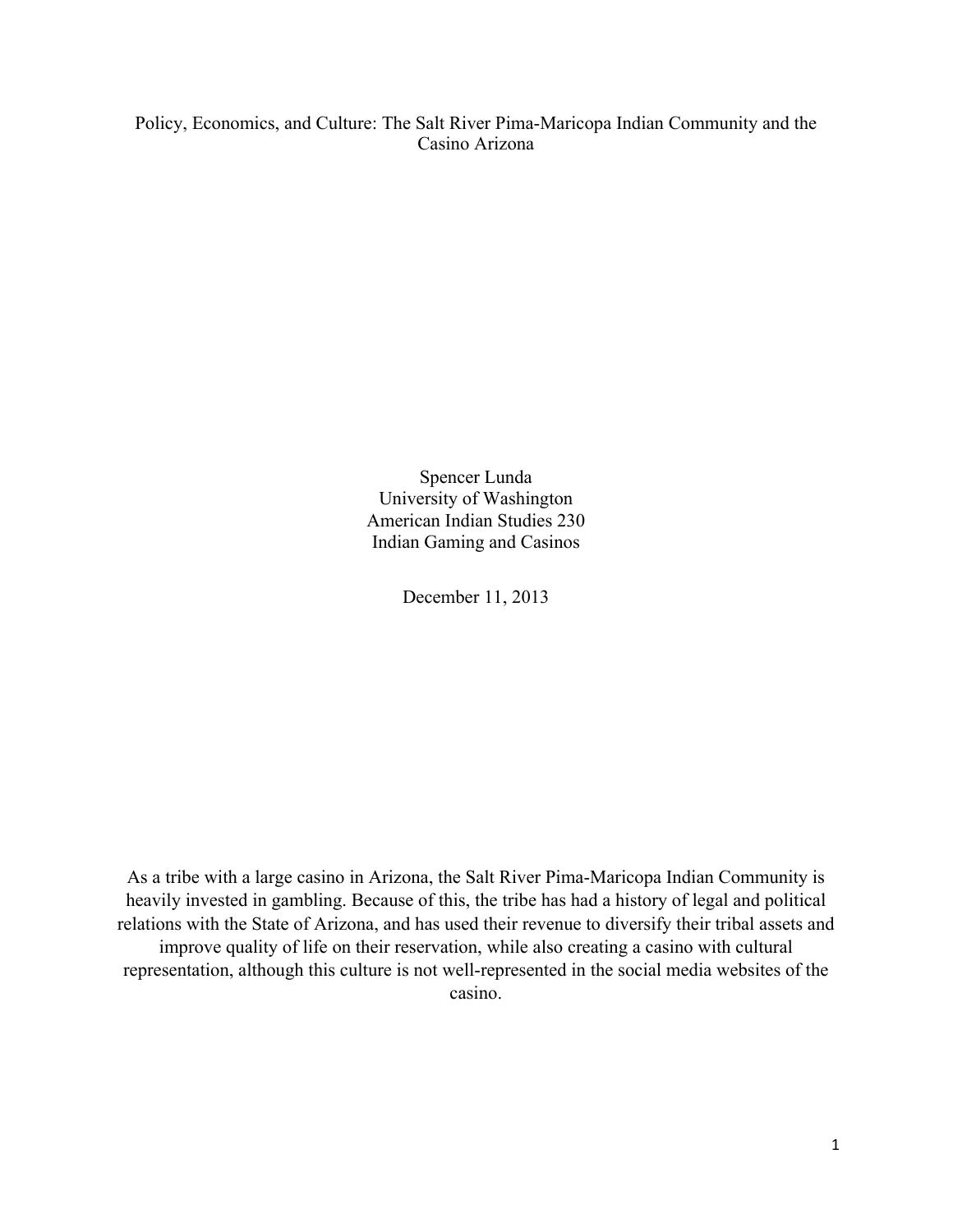## **Background**

The Salt River Pima-Maricopa Indian community consists of two tribes, the Pima and the Maricopa. Pima legends say that the tribe originated in the Salt River valley. The Pima and Maricopa tribes have been allied for many years; the Maricopa moved to the Salt River valley and began living with the Pima in the early 1800's. Together, the two tribes protected each other against the Apache and Yuman tribes, and fought wars with them ("Pima Tribe, 2013). However, the Pima and Maricopa were generally on friendly terms with tribes in the Southwest ("Salt River Pima-Maricopa", 2013).

The Pima and Maricopa were generally agrarian cultures, growing corn, beans, squash, and other crops. They are also known for their basket making (woven from roots by the Pima and made from pottery by the Maricopa). A central religious image of the Pima and Maricopa (as well as other Southwestern tribes) was I'itoi, known as the "man in the maze". This image is of a man standing at the top of a circular maze, and is said to represent I'itoi, an underworld deity ("Man in the Maze", n.d.). It is also used as the emblem of the Salt River Pima-Maricopa Indian Community.

Life changed for the Natives of the Southwest when the U.S. government began expanding westward into their traditional lands. Many tribes faced decimation at the hands of settlers and soldiers; however, the Pima and Maricopa instead saw this as an opportunity to increase their protection from the Apache, while also striking against their traditional enemies. As a result of this, beginning in 1856, the Pima and Maricopa began working as scouts for the U.S. Cavalry in their wars against the Apache ("Indian Wars", n.d.). The Pima and Maricopa also set up economic alliances with American traders.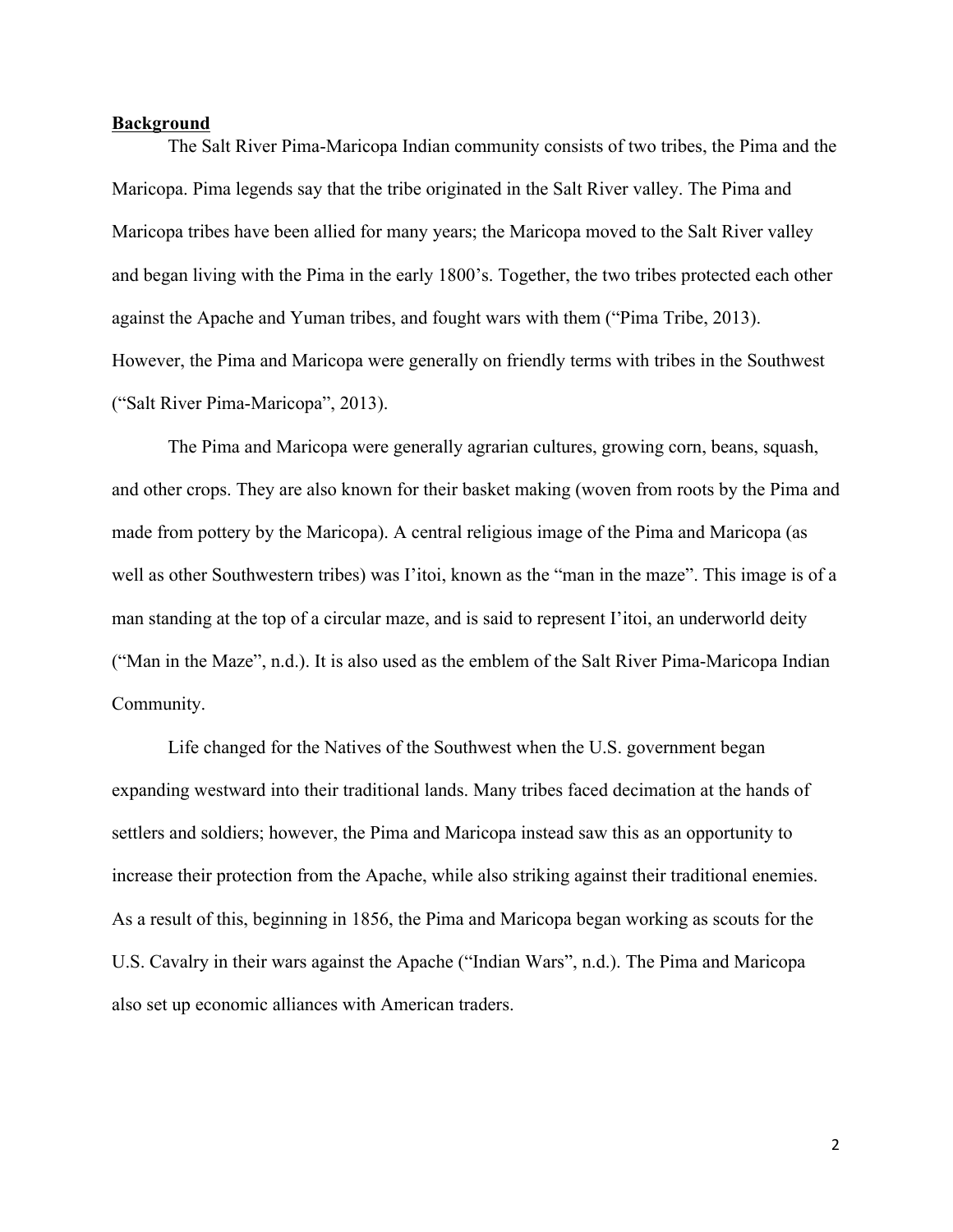As a result of their friendly relations with the United States, the Pima and Maricopa were not forced off of their traditional lands, and were granted a reservation in the Salt River valley in 1879 by President Rutherford B. Hayes. This reservation consisted of 52,000 acres of land.

In the early 2000's, the Salt River Pima-Maricopa Indian Community opened Casino Arizona, a large casino offering slots, blackjack, poker, keno, and other table games ("Casino Arizona, 2013). They also opened Talking Stick Resort, a hotel, spa, entertainment destination, and spring training facility for Major League Baseball, that calls itself "A Cultural and Entertainment Destination" ("Talking Stick Resort, 2013). Located in Scottsdale, Arizona, just outside of Phoenix on the Salt River Pima-Maricopa Reservation, the casino is a major gambling destination for tourists traveling to Arizona.

The website of the architect who designed the Casino Arizona talks about how he met with community members in order to ensure that cultural motifs were well-incorporated into the casino design, providing a cultural richness to the casino, while also providing gambling and entertainment features .

Today, Casino Arizona is a successful gaming and entertainment destination; however, Indian gaming has not always been so successful or accepted.

Modern American Indian gaming has been contested since its beginning; it is marked by a series of court cases that set the stage for today's major gaming industry. In Seminole v. Butterworth, the U.S. Circuit Court of Appeals decided in favor of the Seminole Tribe, ruling that high-stakes bingo could be conducted on Indian land as long as gambling was legal in the state where the reservation was located ("Seminole Tribe", 1980).

The next major case in the history of Indian gaming took place in 1986: California v. Cabazon Band of Mission Indians. In this case, the State of California wanted to apply state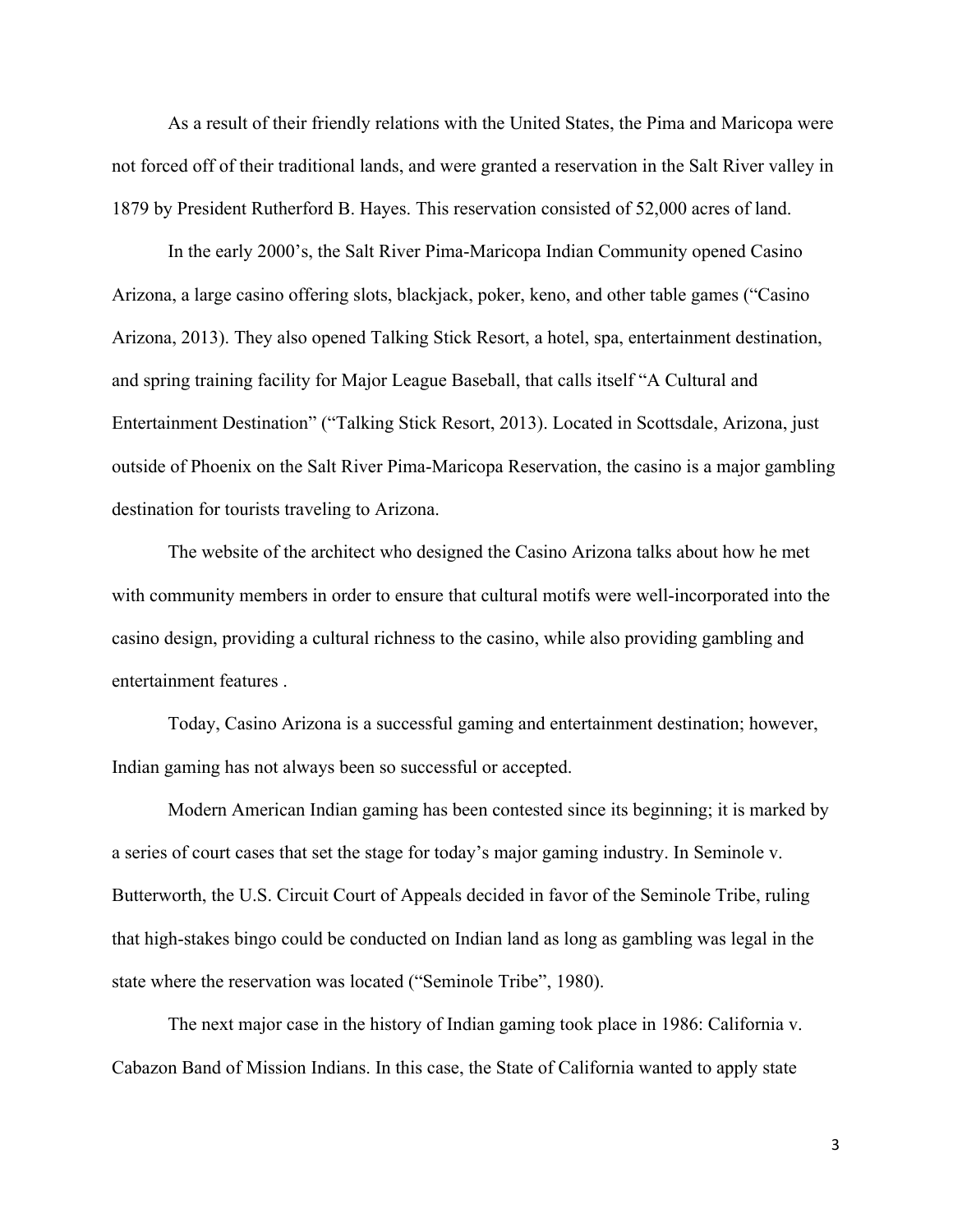gambling laws to the Cabazon Band of Mission Indians, and Riverside County wanted to apply city ordinances. Together, the state and the county laws would have shut down card games and made bingo legal for charitable purposes only. The tribes of the Cabazon Band of Mission Indians brought suit against the State of California, saying that their rights as a sovereign nation were being restricted. The U.S. Court of Appeals found in favor of the Mission Indians, ruling that state or county gambling regulations cannot be applied to Indian lands ("California", 1986).

In 1988, the United States Congress passed the Indian Gaming Regulatory Act, an Act that aims to regulate gaming on Indian lands, while also granting tribes certain rights that are not affected by state gambling laws. It also established the National Indian Gaming Commission, whose goal is to "work within the framework created by the Indian Gaming Regulatory Act (IGRA) for the regulation of gaming activities conducted by tribes on Indian lands to fully realize IGRA's goals" ("National Indian Gaming Commission", 2013). The IGRA allowed tribes to conduct Class I and II gaming without state regulation, but requires tribes to form compacts with the State that they are located in before they can conduct Class III gaming (Slot Machines, Roulette, Blackjack, etc.) ("Indian Gaming", 1988).

With the passage of the IGRA, reservations across the United States began to petition states for gaming compacts. In Arizona, the state established the Department of Gaming, which seeks to regulate Indian gaming throughout the state. In 1995, the Salt River Pima-Maricopa Indian Community sued the State of Arizona, seeking to force negotiation of a tribal-state compact. This case was ruled in favor of the state, based on the court's view that the state's governor did not have sufficient authority to conduct negotiation of a Class III gaming compact ("Arizona Dep. Gaming Annual Report.", 2012).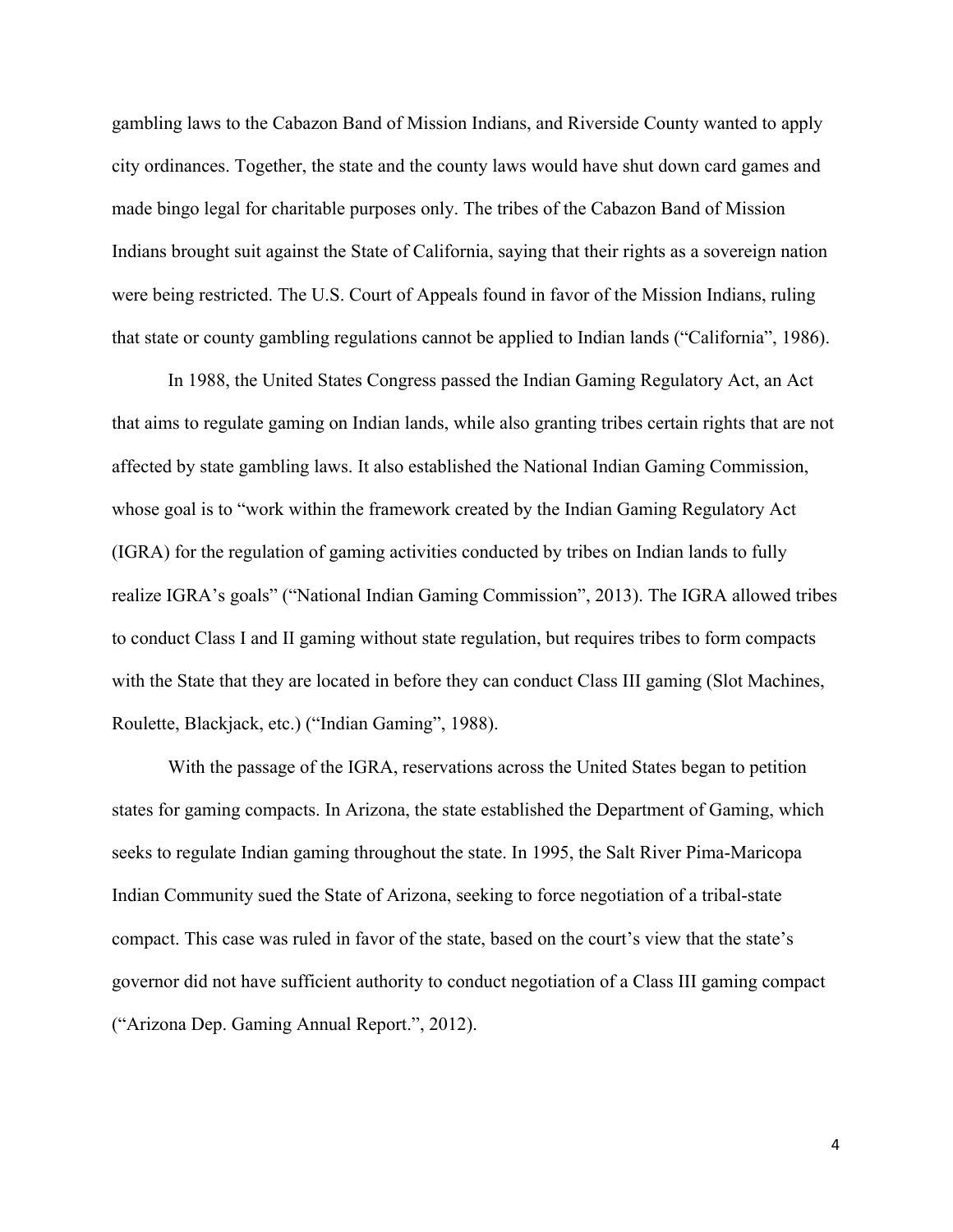In 1998, the Arizona Supreme Court overturned the State Superior Court's ruling, and compact negotiations were begun with Governor Hull of Arizona. On August 26, 1998, Governor Hull and the Salt River Pima-Maricopa Indian Community signed a tribal-state gaming compact, allowing the Salt River Pima-Maricopa Indian Community to conduct Class III gaming on their land. This provided a major source of income to the SRPMIC, allowing them to improve quality living for Community members.

For many Native American tribes, sources of income are limited. When reservations were established, they were often put in areas that did not have resources, and were considered areas of unwanted land. One result of this is an average unemployment rate on Indian Reservations of 31.2%, nearly three times the national average ("Walking Shield"). Symptoms of this lack of income are seen in low percentages of houses with sewer, utilities, or telephones on some reservations. Another result of this low income is seen in the poor-quality healthcare available to many Natives living on reservations. Native Americans living on reservations are much more likely to die from alcoholism, tuberculosis, diabetes, suicide, and other health problems than people living off of reservations ("Walking Shield").

In order to combat these money-related problems, many tribes now operate casinos on their reservations. In Arizona, 16 tribes currently operate 23 casinos ("Arizona Department of Gaming"). Casino revenue for the American Southwest (Colorado, Arizona, New Mexico) was \$2.7 billion in 2012 ("National Indian Gaming Commission").

Since such huge quantities of money are being brought into reservations, the Indian Gaming Regulatory Act dictates where the money goes. Tribes with Class III gaming are required to have a revenue allocation plan in place that dictates where revenue is transferred to. Areas of required revenue allocation include tribal government, economic development, and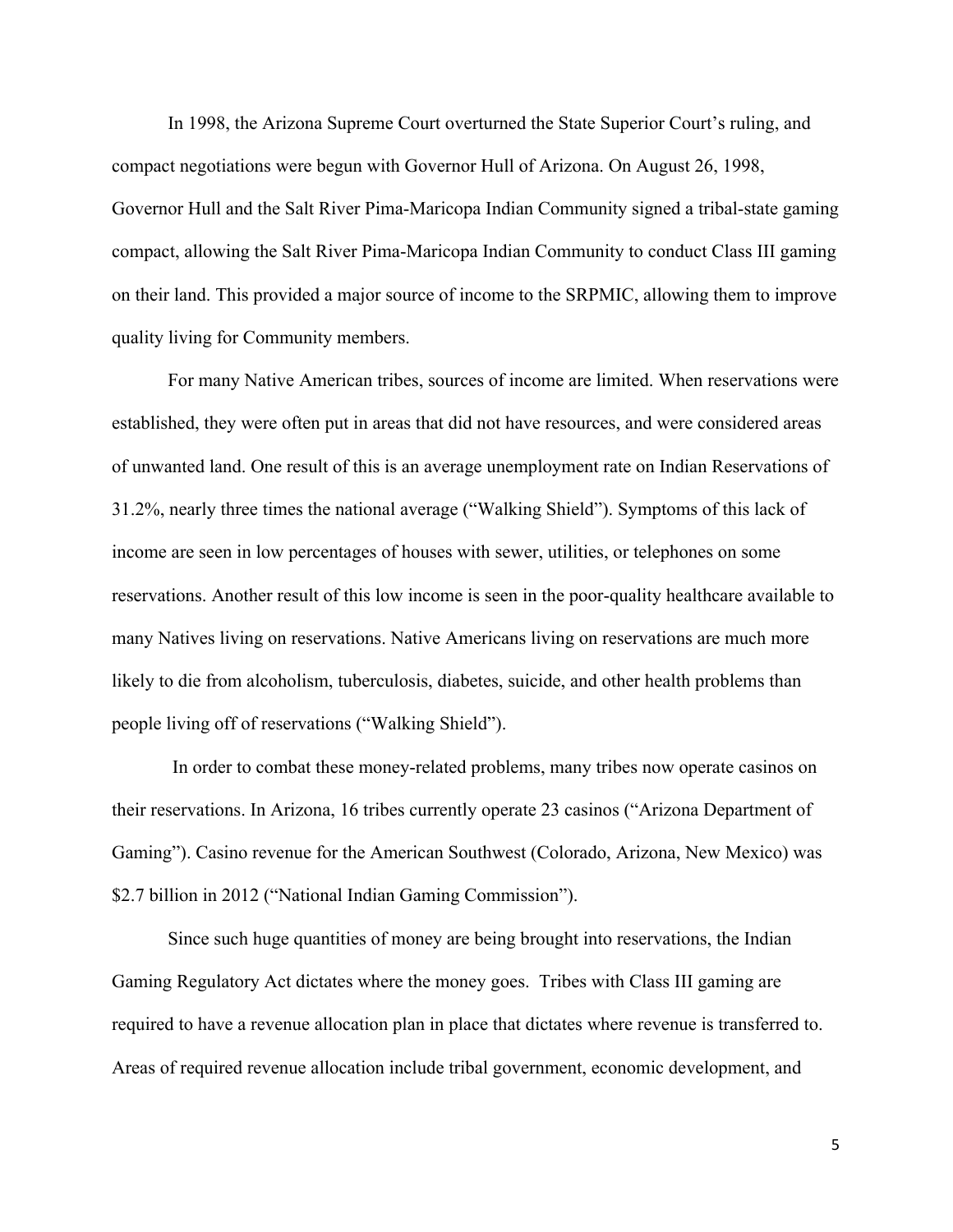funding local government. After these are achieved, then per capita payments are made possible for individual members of the tribe ("National Indian Gaming Commission").

In addition to the requirements of the IGRA, tribal-state compacts also determine where funds must go. The Arizona tribal-state compact requires that tribes contribute 1 to 8 percent of their gaming revenue to the state, from which the state divides up this funding and uses it to pay for instructional improvement in schools, trauma and emergency care, tourism, and wildlife conservation. The tribe also decides where some of this contributed money goes, and can distribute it to cities, towns, and counties of their choosing, for use in funding community service and public safety programs. Since 2003, tribes have contribute \$780 million to state interests ("Arizona Department of Gaming").

As a tribe with a large casino in Arizona, the Salt River Pima-Maricopa Indian Community is heavily invested in gambling. Because of this, the tribe has had a history of legal and political relations with the State of Arizona, and has used their revenue to diversify their tribal assets and improve quality of life on their reservation, while also creating a casino with cultural representation, although this culture is not well-represented in the social media websites of the casino.

## **Findings**

The policies and regulations of the Salt River Pima-Maricopa Indian Community mainly stem from the compact that they signed with the State of Arizona. Under the Arizona Department of Gaming, tribes that signed compacts with the state are subject to several regulations. For example, slot machines are required to have a theoretical percentage payout of 80 percent. It also sets a limit of 18,158 slot machines for the state. One rule that isn't limiting is that any tribe with a compact can lease their slot machines to another tribe; this allows remote tribes to benefit from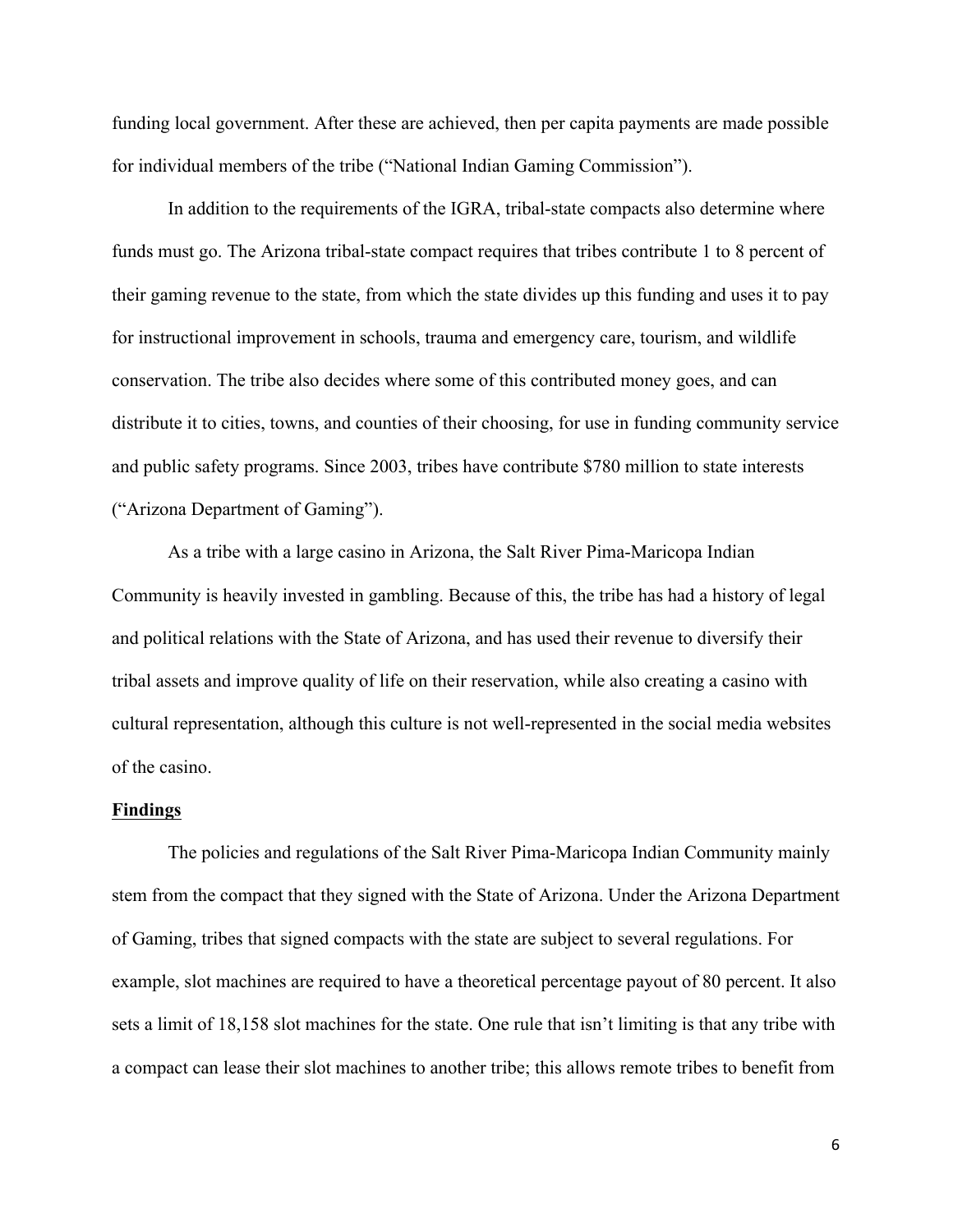more centrally-located casinos. The last major regulatory rule is that all Arizona tribes engaged in gaming must have a law enforcement plan in place to address criminal and other undesirable activity, and provide resources to protect public health and welfare ("Arizona Dep. Of Gaming", 2013).

Other rules of compacts define where funds must go. For example, all Arizona tribes with casinos are required to contribute 1 to 8 percent of their gaming revenue to the state, and to cities, counties, and towns. These funds are then used to pay for improvements to schools, emergency care, tourism, conservation, and community services. Since 2003, tribal casinos have contributed over 780 million dollars to the State, counties, and cities ("Arizona Dep. Of Gaming", 2013). This shows that, contrary to some people's belief, tribal casinos do contribute to areas surrounding them, instead of draining local funds.

Like most other states that allow gambling, the website for Talking Stick Resort has a link at the bottom to a page about responsible gambling. The Arizona Department of Gaming also has a document titled "Social Gambling Tips to Remember" ("Arizona Dep. Gaming Annual Report", 2012). These serve to combat gambling addiction, which can be a major problem for some people.

Membership in the SRPMIC can be achieved through several routes: people whose names appear on the original roster of the Community are members; people who are descendants of those who are on the roster and have a native blood quantum of at least  $\frac{1}{4}$  are also members. Lastly, people of Indian blood who marry a member of the SRPMIC can also be eligible for tribal adoption, if they are approved by a ¾ vote of the Community council ("Constitution", 1940).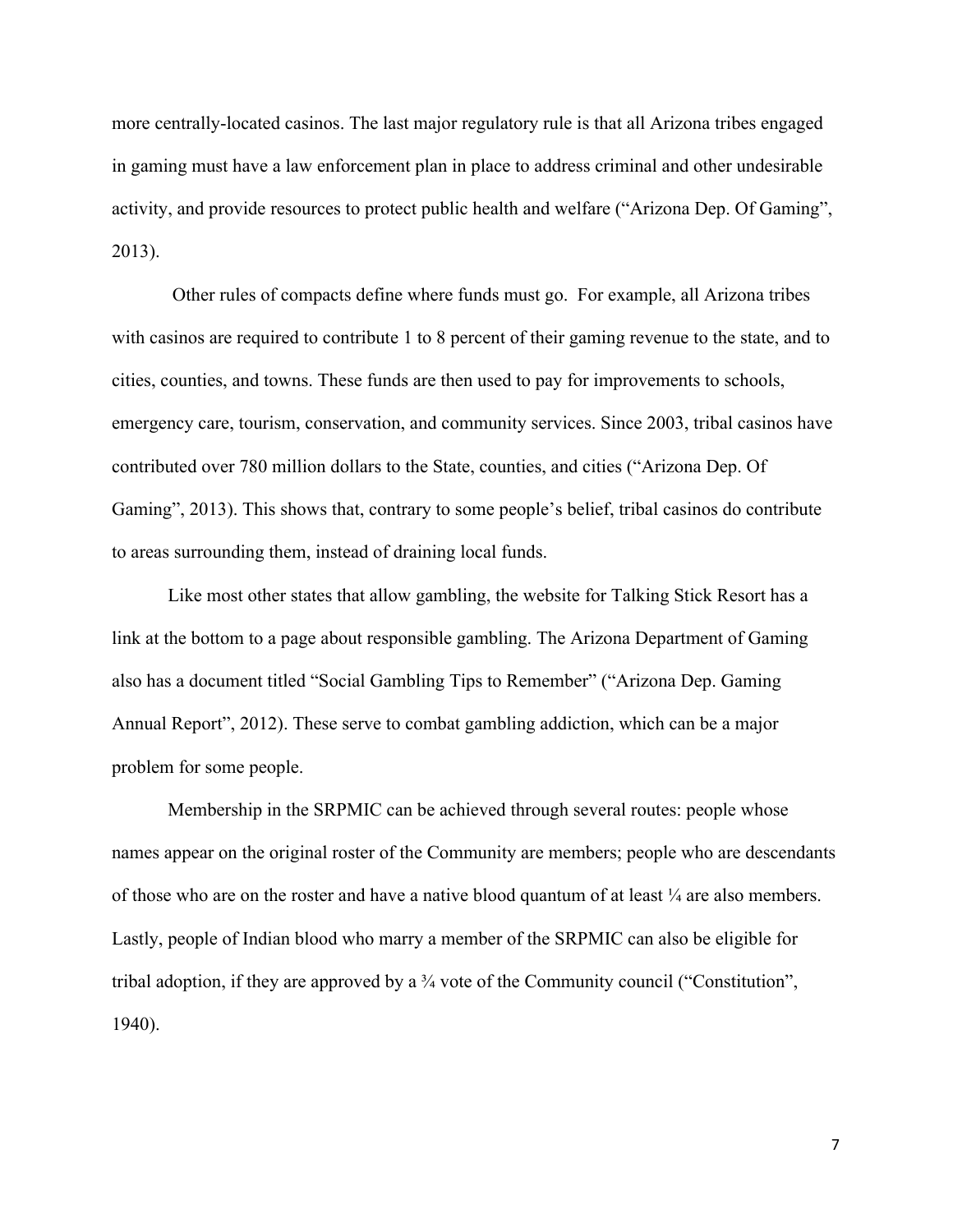Other policies followed by the Salt River Pima-Maricopa Indian Community are related to their business practices. When hiring employees for their casino, the SRPMIC seeks out those of Native American descent first, though not necessarily members of the SRPMIC. If there are no qualified Native American applicants, then the job is given to another qualified applicant, regardless of ethnicity ("Talking Stick Resort", 2013). The National Indian Gaming Commission requires all Indian casinos to submit annual audits and background checks of key employees (Kamper, 2006).

The Salt River Pima-Maricopa Indian Community's Casino Arizona has generated substantial revenue for the tribe. The first expansion that the Community performed was to expand the Talking Stick Resort to include a spa, as well as provide lounges and other entertainment in addition to gambling. The tribe has used this money in several areas, ranging from economic development to increasing the sustainability of nature on the reservation. The most wide-ranging area of improvement is the establishment of additional businesses.

The SRPMIC has an economic development plan in place that seeks to improve facility qualities and establish additional enterprises, while also preserving traditional Community values(). Enterprises of the SRPMIC include a communications company, a landfill, a concrete production facility, and a golf course. These additional businesses help to provide additional income to the tribe, and diversify assets of the tribe. Another company owned by the Community is Salt River Development Company, a company that was established to help develop and manage commercial assets of the community. The company is staffed by experts in Indian law, real estate acquisition and development, and finances and accounting ("Salt River").

Another area supported by the economic success of the Casino is the preservation of nature and wildlife. 19,000 acres of the 52,000 acre reservation are set aside as a nature preserve,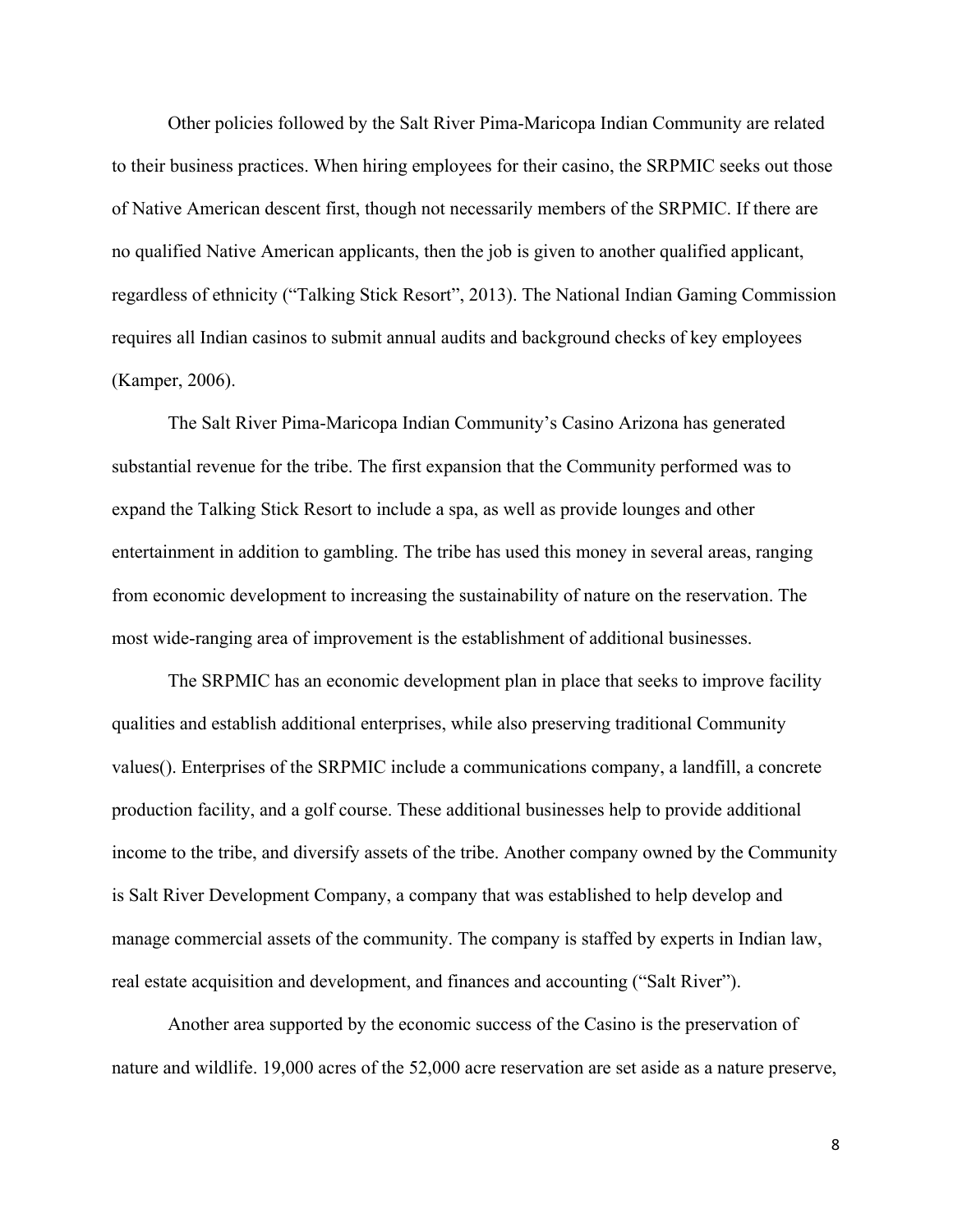which is overseen by the Environmental Protection and Natural Resources division of the Community Development Department ("Salt River").

Support of the Community's members is accomplished through several ways. The Community Development Department seeks to support the interests of the Community through economic development, cultural and natural preservation, expansion of business relationships, and managing the Community's zoning ordinances and design ("Salt River").

When the required areas of improvement were met according to the IGRA, the SRPMIC voted to distribute funds equal to 35% of net gaming revenue for each quarter to eligible tribal members over the age of 18. These per capita payments are not restricted to certain uses, and are thus subject to federal income tax ("Salt River").

The SRPMIC recently completed construction of Two Waters, a new governmental office for the Community that was constructed using funds from tribal revenue ("Salt River"). The SRPMIC also contributes to surrounding communities through their tribal-state compact with the State of Arizona. According to this compact, the tribe contributes funds to surrounding communities' public safety and community services. They also contribute to emergency care, tourism, wildlife conservation, and other areas of interest to the State ("Arizona Department of Gaming").

Websites and social media are two major sources of information and advertisement for both the Salt River Pima-Maricopa Indian Community and the Casino Arizona. The Salt River website is a well-maintained site that provides cultural history of the Pima and Maricopa, while also talking about the economic development and nature preservation that is taking place on the reservation. The website also provides a brief summary of the Casino Arizona's gambling and entertainment offerings, and a link to the casino's website. The Salt River website also mentions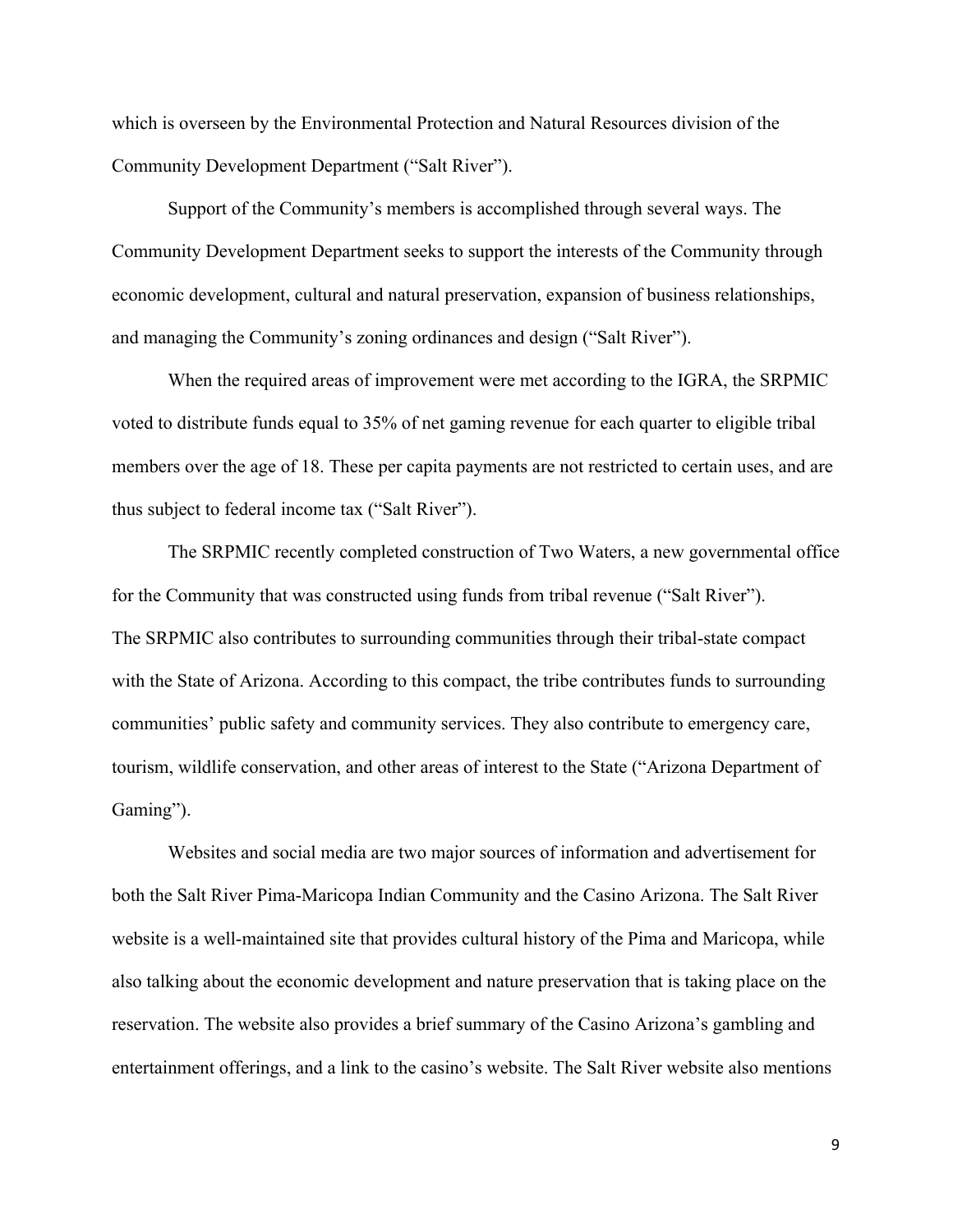that the Casino is home to one of the largest contemporary Native American art collection in the Southwest. This art collection is free and is open to the public ("Art at Casino Arizona", 2008). However, on the casino's website there is no mention of this art collection. This could possibly be to prevent overcrowding of the art collection.

Casino Arizona's website is combined with Talking Stick Resort's, and together these websites provide information and advertisement for the casino games, dining, and entertainment that happens at the casino. There is very little mention of Native American culture on these sites though, aside from one page that is found at the bottom of the Talking Stick website, and provides similar information to that found on the Salt River website, in addition to a direct link to the Salt River site. Also, in the part of the website that talks about the new Major League Baseball spring training facility, the site makes a connection to culture by stating "Sports have long been a part of the Native American culture in Arizona, dating back to the original Hohokam Peoples who used ball courts as gathering places for games and ceremonies as far back as 750AD. Continuing in this tradition is Salt River Fields at Talking Stick" ("Talking Stick Resort", 2013).

Other economic factors of the tribe's casino include their marketing strategy, which can be found on the tribal and casino websites of the SRPMIC.

The social media sites of the tribe and casino were similar to main websites of the tribe and casino.. The Salt River Pima-Maricopa Facebook page had 1,091 likes at the time this paper was written, and was a very basic page that had zero posts and provided some basic information about the tribe, as well as linking to the Talking Stick spring training facility. The Casino's Facebook page was also quite limited, also providing only basic information about the casino.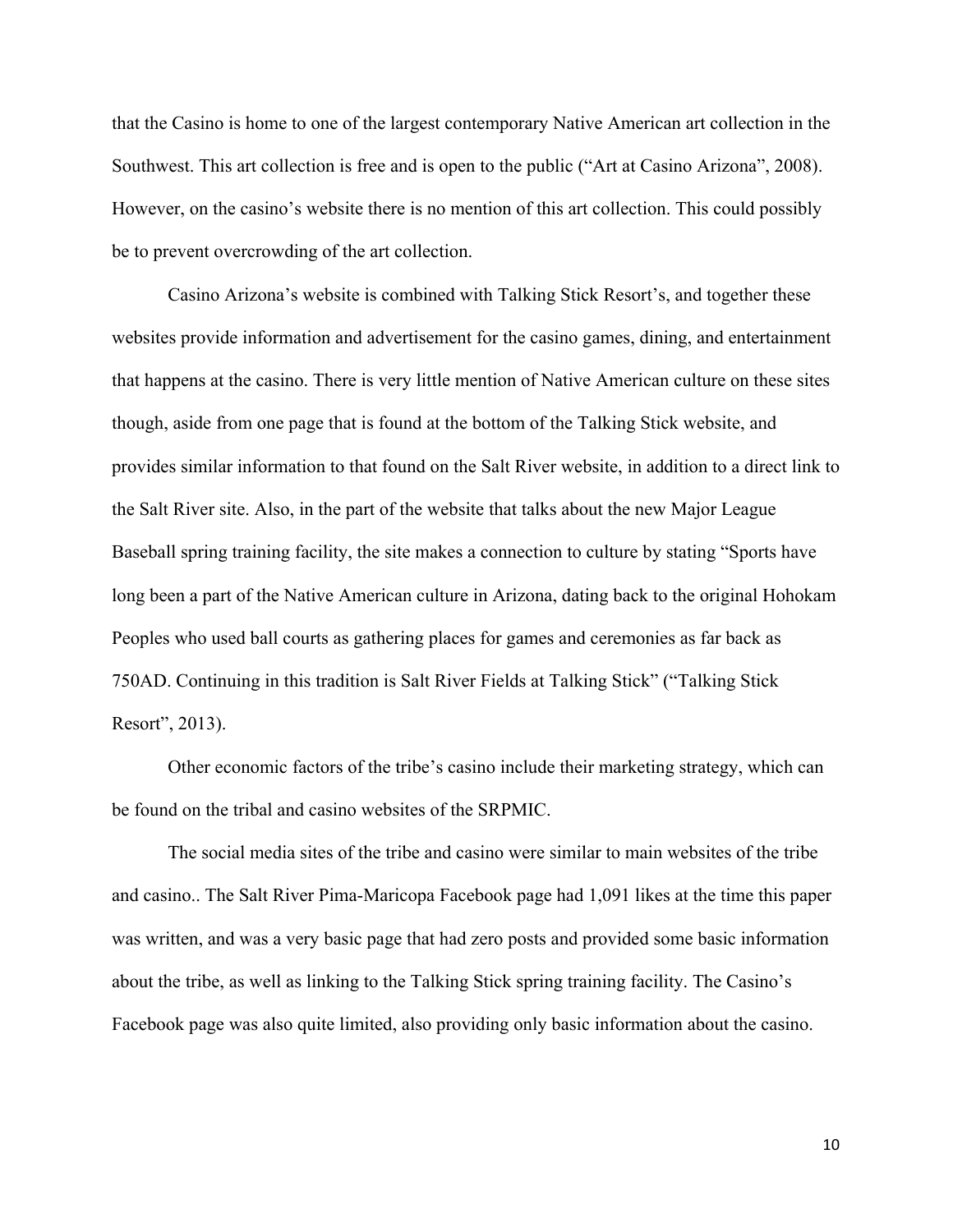However, the spring training facility page was very active, with daily posts describing entertainment and baseball events taking place at the facility.

Twitter was the site where the largest difference between tribe and casino was observed. While the Salt River Pima-Maricopa Indian community had no Twitter page, the Casino Arizona' was very popular and well-maintained, with 2,526 followers and several tweets a day that talked about things such as "Karen won the Hyundai Accent tonight on #bingo!" or "#Happyhour starts now!" ("Casino Arizona Twitter", 2013).

The differences in social media websites between the tribe and the casino reflect the business goal of the tribe, which is to maximize profit by providing a Las Vegas-style casino experience on Arizona tribal land.

## **Conclusion**

The policies of Casino Arizona are designed to promote responsible gambling while also maximizing profit and the hiring of Native American employees. These policies have led to Casino Arizona's success, and made diversification of assets possible. This success has given the tribe the funds necessary to improve quality of living for tribal members, while also preserving nature and creating more modern infrastructure for the tribe and community. The Salt River Pima-Maricopa Indians have a rich cultural heritage, and this is represented in their casino through Native American art and architecture. However, this level of cultural representation is not seen in the casino's websites, indicating a desire to mainly focus on gambling and entertainment instead of cultural features. Possible futures studies of the SRPMIC could focus on the interaction between cities/states and tribal governments, and compare the policies of the SRPMIC with the policies of tribes from other reasons. Other future studies could focus on the marketing efforts of tribal casinos, the desire of the tribe to educate outsiders about their culture,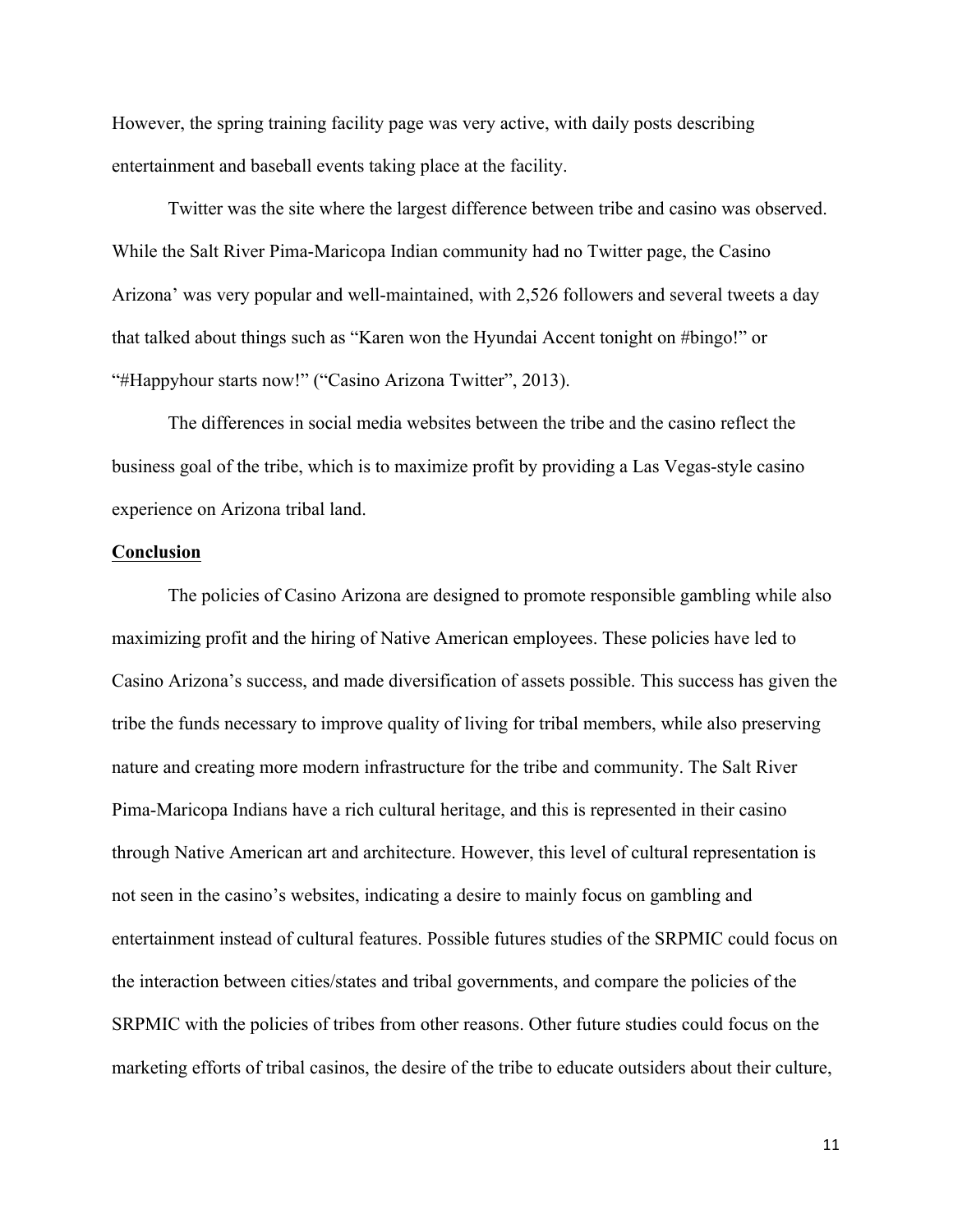or on the level of cultural incorporation found in the casino websites of different regions and different tribes, as well as the websites of indigenous peoples from around the world. Possible future studies could focus on the marketing efforts of tribal casinos, the desire of the tribe to educate outsiders about their culture, or on the level of cultural incorporation found in the casino websites of different regions and different tribes.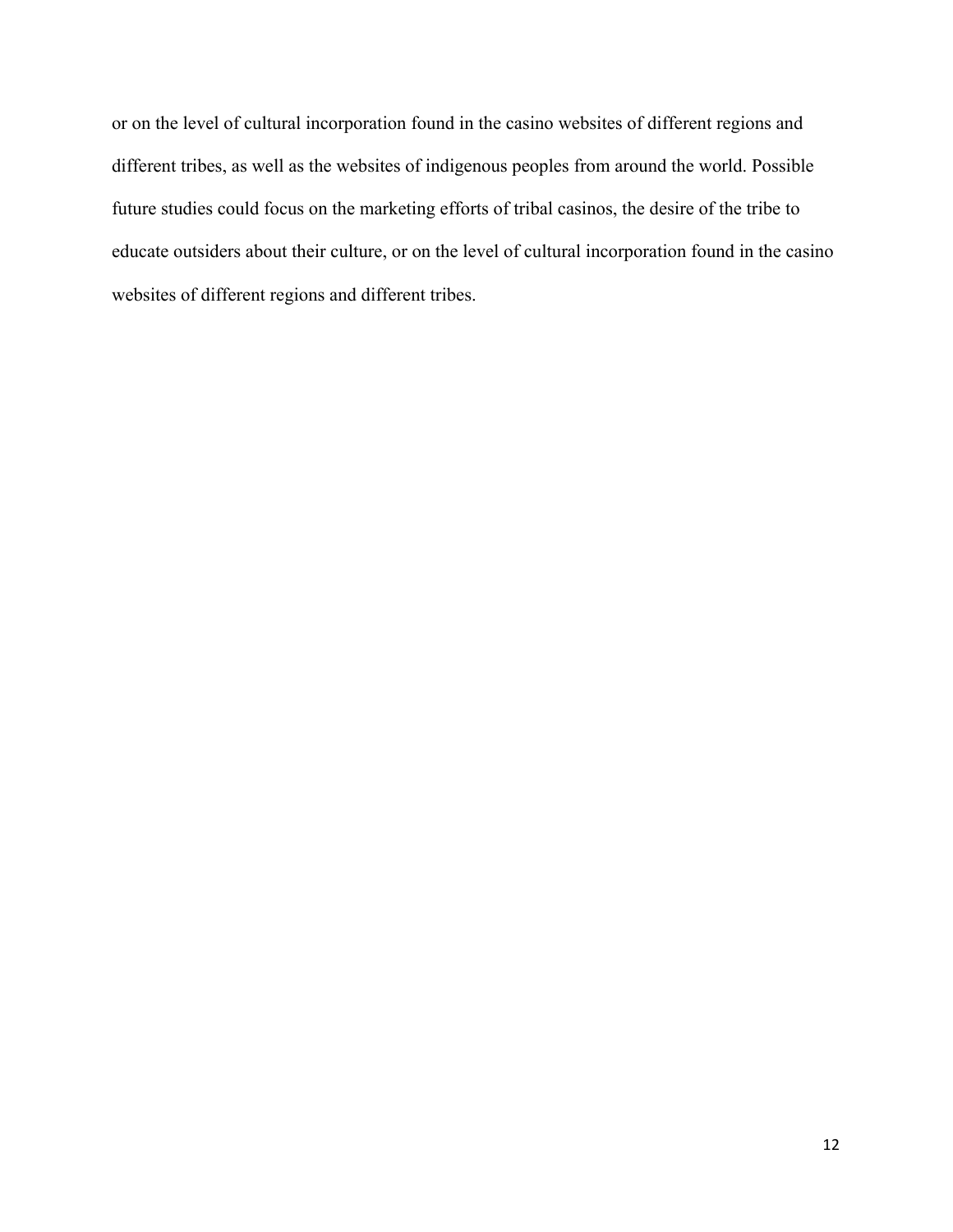## **References**

Arizona Department of Gaming. (2013). Retrieved November 2, 2013, from

http://www.gm.state.az.us/.

Arizona Department of Gaming 2012 Annual Report. (2012). Retrieved October 22, 2013, from

http://www.gm.state.az.us/sites/all/themes/bluemasters/Files/AnnualReports/Y12DeptFR.pdf.

Art at Casino Arizona is a cultural jackpot. (2008). Retrieved October 13, 2013, from

http://www.azcentral.com/news/articles/2008/06/09/20080609sr-casinoart0610-ON.html

California v. Cabazon Band of Mission Indians. (1986). Retrieved October 22, 2013, from

http://www.oyez.org/cases/1980-1989/1986/1986\_85\_1708.

Constitution and By-laws of the Salt River Pima-Maricopa Indian Community, Arizona. (1940).

Retrieved October 22, 2013 from http://thorpe.ou.edu/IRA/pimacons.html.

Casino Arizona. (2013). Retrieved October 12, 2013, from

http://www.casinoarizona.com/casino/.

Casino Arizona. (2013) Retrieved October 13, 2013, from https://twitter.com/CasinoArizona.

Indian Gaming Regulatory Act. (1988). Retrieved October 22, 2013 from

http://www.nigc.gov/Portals/0/NIGC%20Uploads/lawsregulations/IGRA/Indian%20Gaming%20

Regulatory%20Act.pdf.

Indian Wars in Arizona Territory. (n.d.). Retrieved October 12, 2013, from

http://www.azdema.gov/museum/famousbattles/pdf/Indian%20Wars%20in%20Arizona%20Terri

tory%20-context.pdf.

Kamper, D., & Mullis, A. (2006). Indian Gaming: Who Wins?. Ann Arbor, MI.